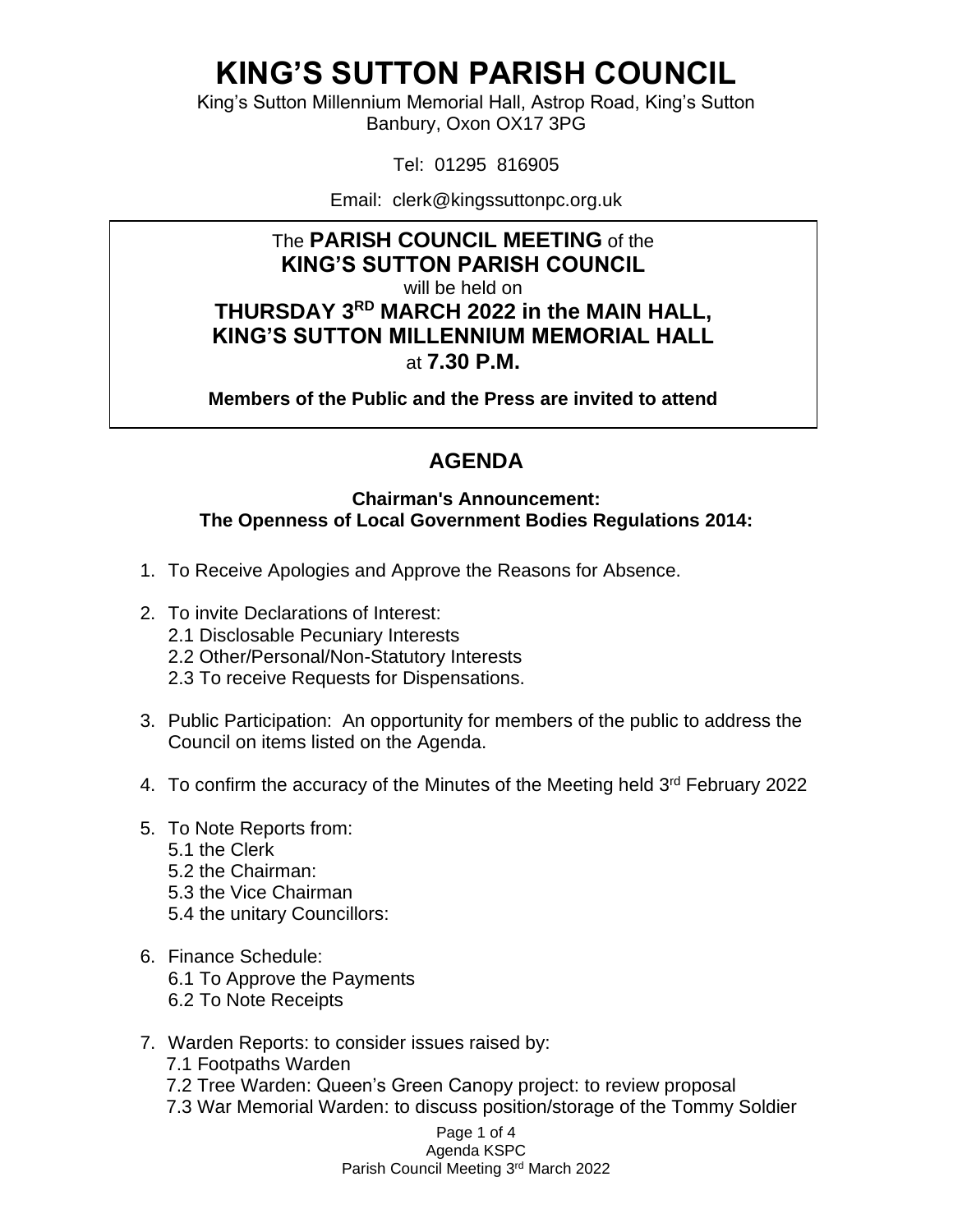King's Sutton Millennium Memorial Hall, Astrop Road, King's Sutton Banbury, Oxon OX17 3PG

- 8. General Power of Competence: to re-adopt
- 9. Annual Parish Meeting 2022: Wednesday 20<sup>th</sup> April 9.1 To consider items for the Agenda
	- 9.2 To set a deadline for receipt of reports
	- 9.3 To discuss arrangements
- 10.Consideration of Request from King's Sutton Preschool to vary the terms of the recent grant award
- 11.Training: courses and workshops
	- 11.1 To receive requests for places on courses,
	- 11.2 To receive feedback from Councillors on attended courses
- 12.Planning:
	- 12.1 Chairman's Report

12.2 To consider recommendations from the Meeting held at 6.30 p.m. on 3rd March 2022

12.2.1 Application No WNS/2022/0264/FUL

Proposal: Proposed front/side extension.

Location: 1A Orchard Way Kings Sutton OX17 3PY <https://snc.planning-register.co.uk/plandisp.aspx?recno=112975>

12.2.2 Application No WNS/2022/0374/FUL

Proposal: Demolition of existing conservatory, external store and WC. New two storey side/rear extension and loft conversion. Location: 4 Orchard Way Kings Sutton West Northamptonshire OX17 3PY <https://snc.planning-register.co.uk/plandisp.aspx?recno=113164>

12.2.3 Application No WNS/2022/0271/SCR

Proposal: Screening Opinion for proposed construction of a commercial development of between 1.2 million and 1.5 million square feet of logistics/warehousing and associated infrastructure and landscaping on land at Junction 11 M40, Banbury, OX17 2BH Location: Junction 11 M40, Banbury, OX17 2BH <https://snc.planning-register.co.uk/plandisp.aspx?recno=113021>

12.2.4 Application No WNS/2022/0071/MAO

Proposal: Outline planning permission for residential development of up to 31 no. dwellings with all matters reserved except access. Including affordable

> Page 2 of 4 Agenda KSPC Parish Council Meeting 3<sup>rd</sup> March 2022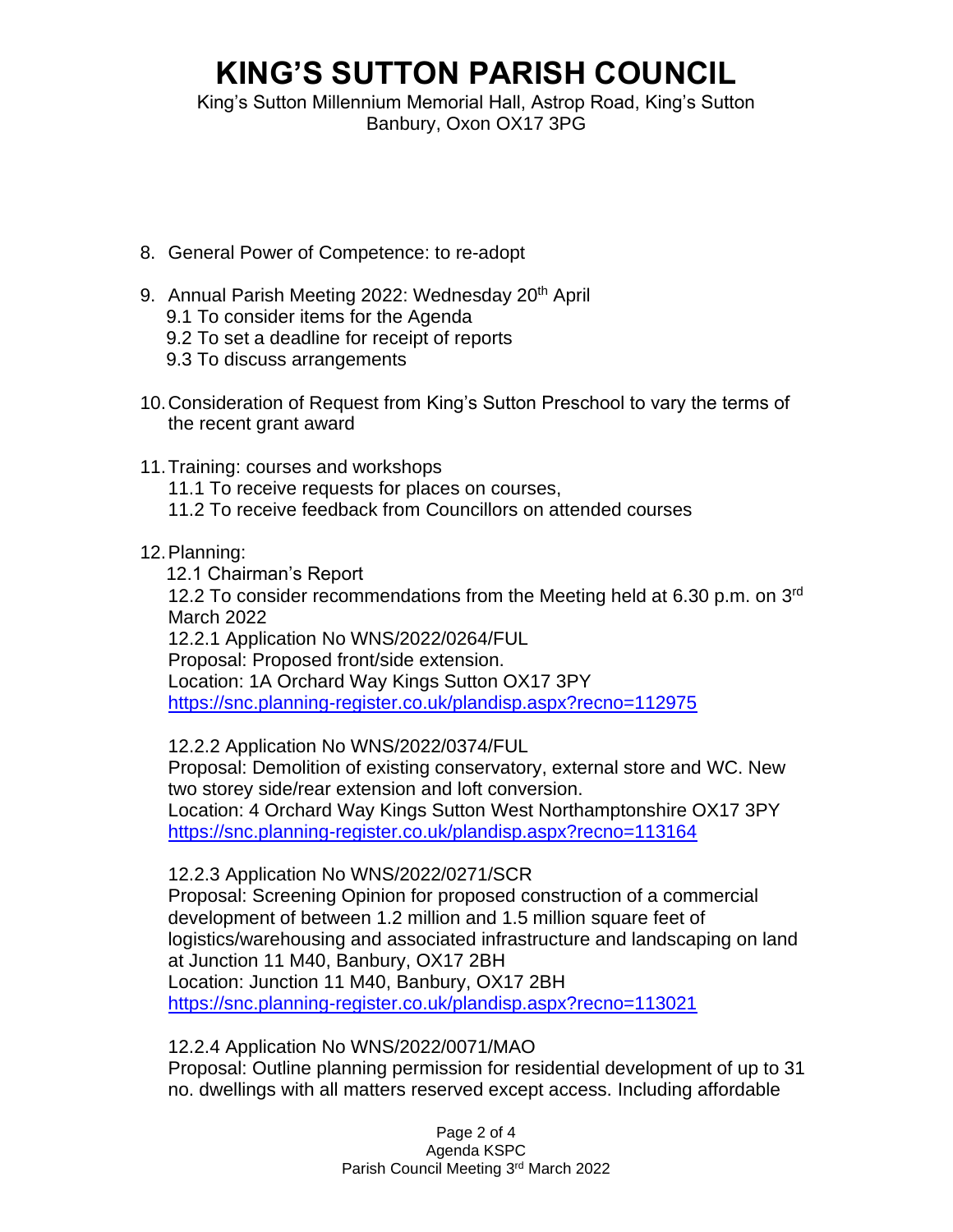King's Sutton Millennium Memorial Hall, Astrop Road, King's Sutton Banbury, Oxon OX17 3PG

housing, together with creation of new areas of open space, a new access off Hampton Drive, landscaping and all enabling and ancillary works. Location: Land North Off Blenheim Rise, Kings Sutton, Northamptonshire <https://snc.planning-register.co.uk/plandisp.aspx?recno=112764>

13.CCTV:

13.1 To consider any amendments required to the CCTV policy

13.2 To receive update regarding the Memorandum of Understanding with the KSMMH

#### 14.Project Updates: To receive Reports and put questions regarding:

- 14.1 The Cemetery Extension
- 14.2 Implementation of Car Charging Points
- 14.3 Communications Working Group
- 15.To receive update on the photography competition on the website
- 16.To consider responding to the Parliamentary Boundary Review Consultation
- 17.Councillor and Representative Reports: To receive Reports and put Questions to:
	- 17.1 Councillors For:
	- 17.1.1 Amenities:
	- 17.1.2 Cemetery:
	- 17.1.3 Communications:
	- 17.1.4 Lighting:
	- 17.1.5 The Rec:
	- 17.1.6 Traffic Calming and Highways:
	- 17.1.7 Litter Picking
	- 17.2 Representatives:
	- 17.2.1 King's Sutton Playing Fields Association:
	- 17.2.2 King's Sutton Millennium Memorial Hall
	- 17.2.3 Poor's Allotment Trust
	- 17.2.4 Police Liaison
- 18.To comment on issues related to Street Areas
- 19.To Receive items for the next Finance, Governance and Policy Committee Meeting (Tuesday 22<sup>nd</sup> March 2022) (originally 15<sup>th</sup> March 2022)
- 20. To Receive items for the next Parish Council Meeting (Thursday 7<sup>th</sup> April 2022)

Signed: